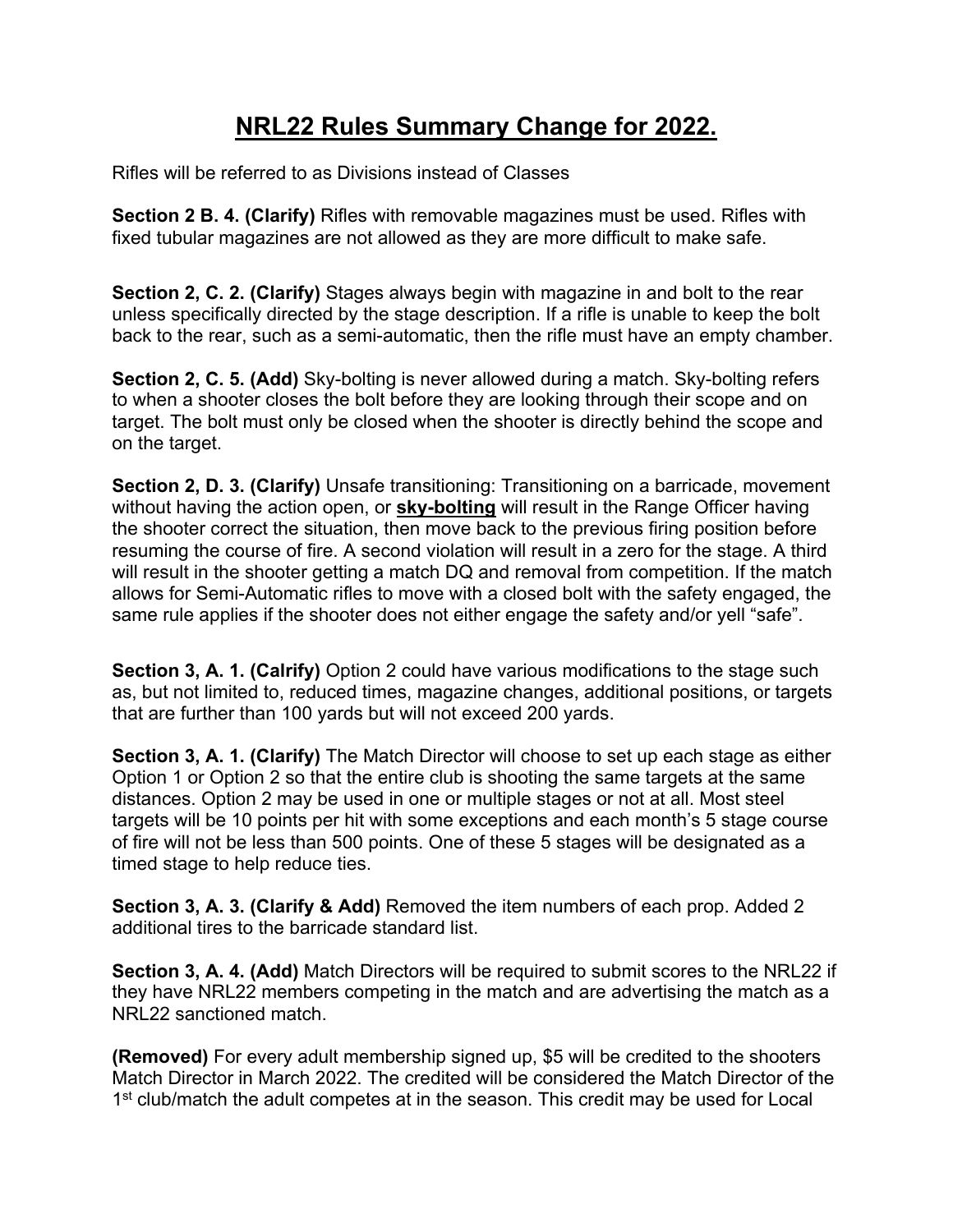Monthly match scores or any product that the National Rifle League sells on any of its web sites. Additionally, for every subsequent match after the first match, the shooter's name will be entered into the random box to increase their ability to win a prize from our sponsors.

**(Clarify)** Shooters will have a 7-day grace period to purchase 2022 NRL22 membership.

**(Clarify)** NRL22 membership shall be \$60 for adults.

**Section 3, B. 10. (Add)** Shooting props cannot be moved nor positioned in a different manner unless the stage description clearly states to do so unless it must be repositioned to ensure it is safe for use. When shooting off any prop/barricade, the rifle must be primarily supported by said prop/barricade.

**Section 3, B. 10. (Add)** When shooting off any prop/barricade, the rifle must be primarily supported by said prop/barricade to ensure the spirit of the stage is met.

**Section 3, C. 3. (Add)** The use of tablets is highly encouraged. It allows for accurate and timely tabulation of scores, without manually calculating scores. Additionally, the use of tablets allows for the Match Director to verify any alterations to scores and to quickly submit scores to the NRL22 and for shooters to see their raw score.

**Section 3, C. 4. (Clarify)** Match Directors shall provide no less than a 30-minute sight in period to zero your rifle. If the Match Director choses to, he/she can have multiple targets at various distances for shooters to verify and/or gather DOPE; however, this is not mandatory.

**Section 3, C. 5. (Clarify & Add)** Match Directors must provide match scores within 7 days after the end of the match and pay the score tracking fee if they are utilizing the NRL22 COF, advertising their match as a NRL22 match, and have NRL22 members that attended their match

**Section 3, D. 5. (Add)** Impacts on a target only count when the actual steel target is hit. Depending on the manufacturer, a target may have a small piece of steel where the target stand goes through, that part is still considered the target. In addition, the stem of a KYL is considered part of the target but impacts near the hinge or the crossbar are not allowed. Impacts on target hangers, stands, and/or straps will not count as an impact. If a target moves after a shot has been fired, then that shot will be recorded as an impact, unless the Range Officer is able to clearly determine that the impact was not made on the steel target but rather the target hanger/stand/strap. If a range officer determines that a shooter is intentionally shooting the hinge or crossbar of a KYL rack, this activity can be deemed as cheating and is grounds for match DQ.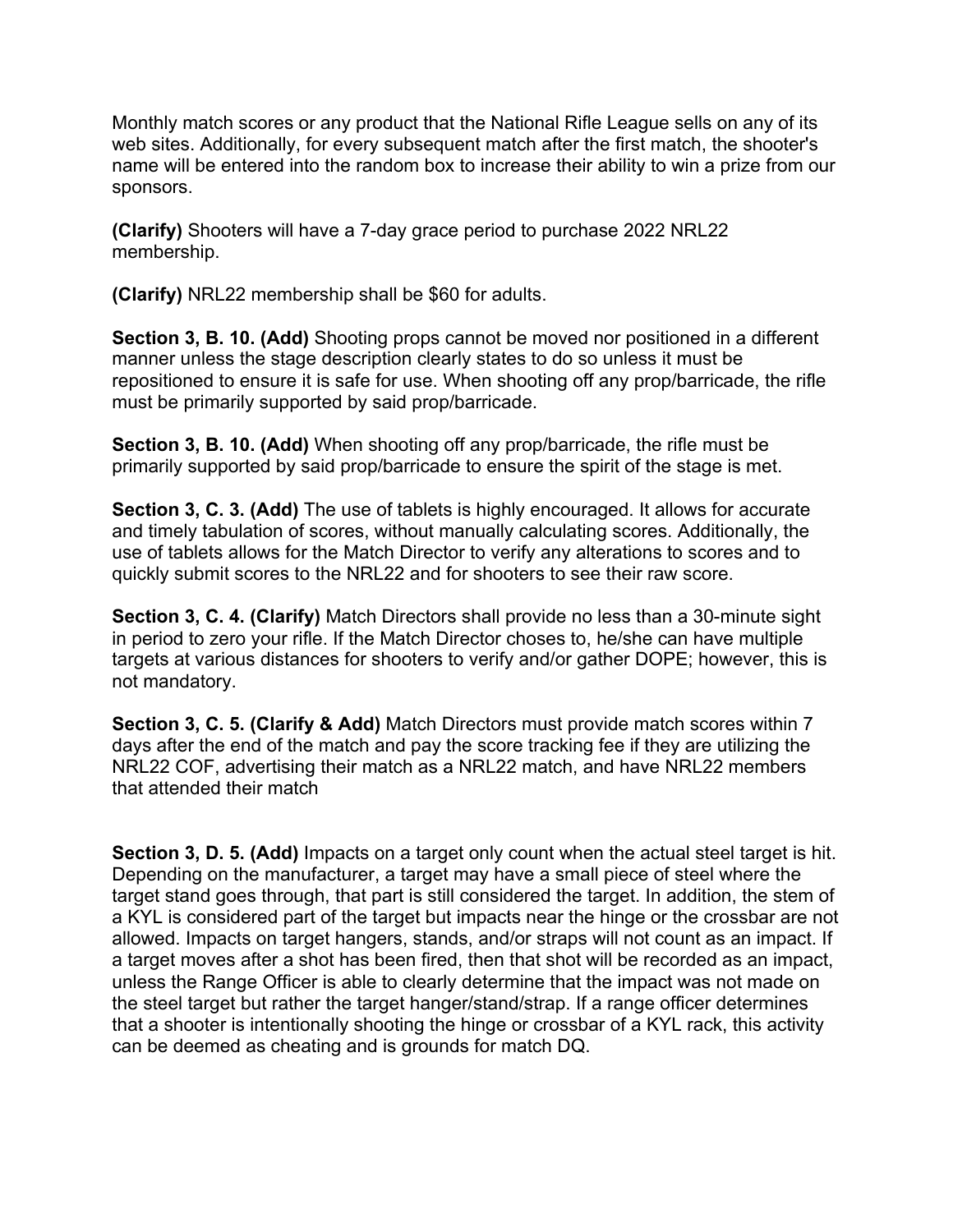**Section 4, A. 6. (Clarify)** From time to time, reshoots of stages will occur for reasons such as a ceasefire being called, prop malfunction or target failure. The Range Officer may offer a reshoot anytime he or she thinks it is warranted based on those conditions

**Section 4, A. 8. (Clarify)** Shooters may only participate in one division at the National Championship. This means the shooter is only eligible to win their division they signed up for. For example, if a female shooter signs up to shoot in the open division, then she will only be able to win in that division.

**Section 4, D. 1. (Clarify)** Local Match points for the 2022 season will be acquired by the shooter by competing in any of the 11 sanctioned NRL22 local monthly competitions of the 2022 season (June of 2022 to April of 2023). Although we will have local shoots in May and June, those shoots will not count for the National Championship qualification but will have prizes.

**Section 5, A. 2. (Clarify)** Any .22 Long Rifle chambered rifle may be used, however, rifles with removable magazines must be used. Rifles with fixed tubular magazines are not allowed as they are more difficult to make safe.

**Section 5, B. 1. (Clarify)** This combined MSRP price is for the rifle and scope only. It excludes scope rings and bases, bipods, suppressors, data card holders, magazines, spare magazine holders, auto bolt releases, aftermarket triggers, extended magazine releases, weight kits, hand grips, bolt knobs, and barrel tuners - these examples are considered accessories to the rifle. Factory barrels may be threaded to accept a suppressor. The only authorized adjustments to the rifle itself are as follows: adjustments to the stock to get proper cheek weld and bedding of the stock. Base rifles must remain in their factory configured stock. If a barreled action is removed from the factory stock and placed in an aftermarket stock not available by the manufacturer and not available as an option to purchase as a complete rifle or chassis, then that rifle will be classified as an Open division rifle.

**Section 5, B. 2. (Clarify)** Calling shot placement corrections should be reserved until after the stage is complete however, this is acceptable during the stage for newer Young Guns or Young Guns that are struggling.

**Section 5, B. 6. (Clarify)** Air Rifle division is for shooters using a rifle that operates with compressed air to fire a pellet or slug.. Projectiles cannot exceed 85 grains and must be .35 caliber or lower. Projectiles must be mass produced. Tethered tanks are not allowed.

**Section 5, C. 1 (Add)** A sling is the only authorized piece of equipment that may be used in any unsupported position.

**Section 5, C. 2. (Clarify)** The standing unsupported position means both legs are fully erect with both feet flat on the ground and the rifle being supported by a sling, hand and/or shoulder.